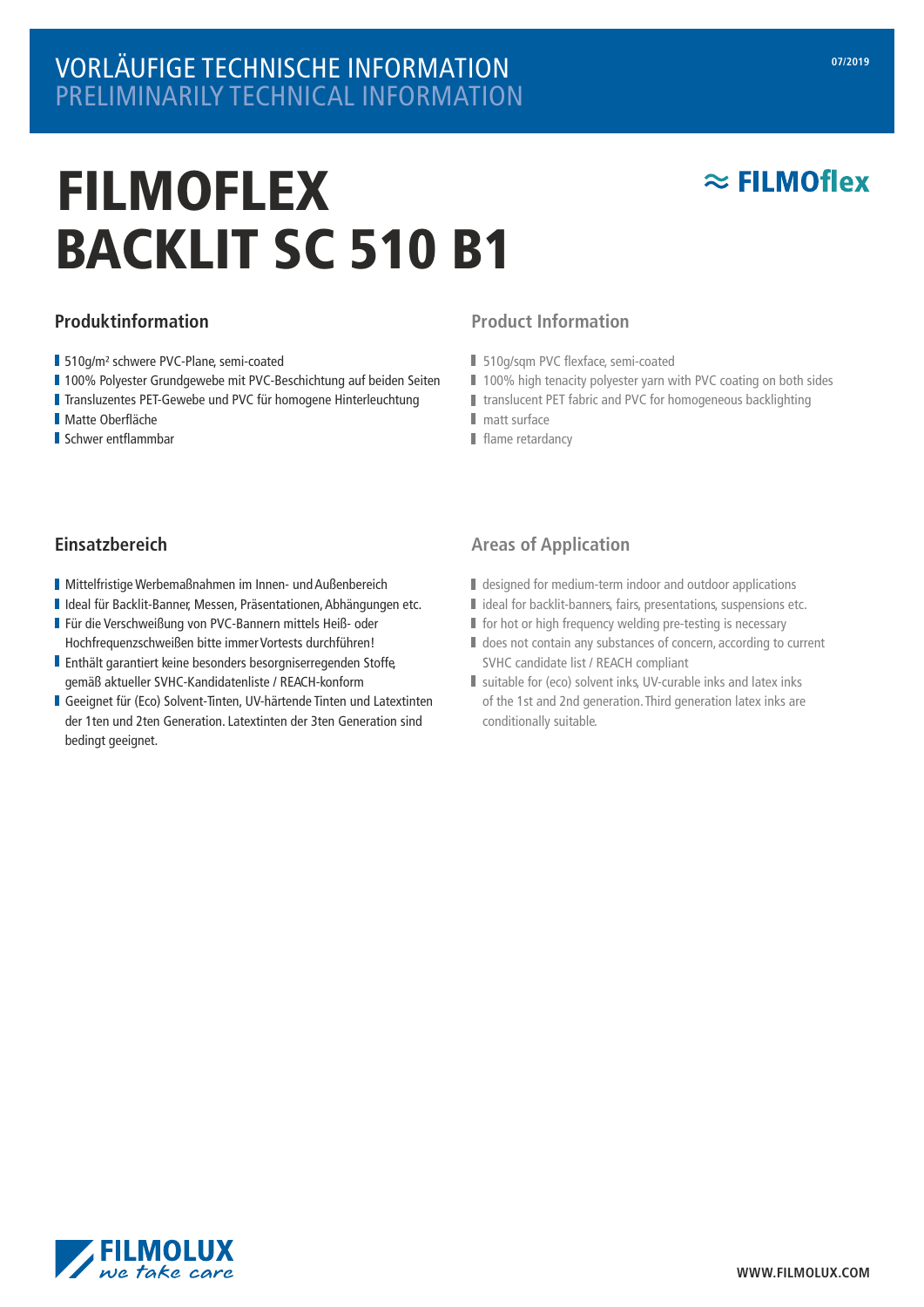## VORLÄUFIGE TECHNISCHE INFORMATION PRELIMINARILY TECHNICAL INFORMATION

# FILMOFLEX BACKLIT SC 510 B1

### **Verarbeitungshinweise**

- Zur Vermeidung von weiteren Problemen bei Verarbeitung unbedingt vollständiges Durchtrocknen des Druckes erlauben (min. 48 Std einhalten)
- Nicht im gerollten Zustand trocknen lassen
- Zu erwartende Außenhaltbarkeit bis zu 18 Monate für Mitteleuropa (Schäden durch Sturm und sonstigen Umwelteinüssen ausgeschlossen)
- Bei der Produktion größerer Projekte wird empfohlen für die Planung und Herstellung - nur Material aus einer Produktionscharge zu verwenden
- Aus produktionstechnischen Gründen können die letzten 3-4m Material auf der Rolle Druckstellen aufweisen. Dieses ergibt sich aus einem Zusammenspiel der Materialeigenschaften und dem Aufwickeln auf dem Rollenkern und ist bei solchen Materialien produktionstechnisch nicht auszuschließen.
- Bitte nutzen Sie bei der Verwendung von Ösen einen Saum von mindestens 5cm Breite und einen Ösen-Abstand von max. 30-40cm
- Rollen IMMER zusammen mit dem Etikett / dem Label aufbewahren
- Ohne Batchnummer können keinerlei Rückfragen bzw. Reklamationen bearbeitet werden!
- Alle verfügbaren Produktinformationen und Zertifikate finden Sie auf unserer Homepage unter: http:/www.filmolux.com

#### **ABMESSUNGEN**

| 30m x 110cm (6042172) - printside outside |
|-------------------------------------------|
| 30m x 137cm (6042174) - printside outside |
| 30m x 160cm (6042175) - printside outside |
| 50m x 250cm (6042176) - printside inside  |
| 50m x 320cm (6042177) - printside inside  |
| 50m x 500cm (6042178) - printside inside  |

Die Angaben in dieser technischen Information bezüglich der Produkte basieren auf unseren Kenntnissen und Erfahrungen in der Praxis, sowie den Anwendungshinweisen und technischen Informationen die uns als Wiederverkäufer von den Produzenten der Materialien zur Verfügung gestellt wurden. Wegen der Fülle möglicher Einflüsse bei der Verarbeitung und Anwendung sind eigene Tests unerlässlich. Wir haften für Schäden nur bis zur Höhe des Kaufpreises unter Ausschluss aller mittelbaren und zufälligen Schäden. Alle angegeben Daten dienen allein der Produktbeschreibung und sind nicht als zugesicherte Eigenschaften im Rechtsinne aufzufassen. Spezifikationen und Angaben können ohne Ankündigungen geändert werden. Irrtümer und Änderungen vorbehalten.



### **Processing & Handling**

- I to avoid problems in processing ensure adequate drying before finishing (drying time of min. 48 hours is recommended)
- $\blacksquare$  do not dry in rolled condition
- expected outdoor durability up to 18 months for Central-Europe climate (storm damages andother environmental influences excepted)
- **for larger projects we recommend using only material from the same** production batch
- I due to the production process, it is possible that pressure marks occur on the last 3-4 meters of the material.This is due to a combination of material properties and the core winding and cannot be completely avoided.
- a seam at least 5cm wide is necessary when using eyelets. The eyelets should have a maximum spacing of 40cm.
- ALWAYS store the rolls together with the original label / batch number
- $\blacksquare$  no claims or complaints will be accepted without the batch or production number
- $\blacksquare$  you can find all available product information and certifications at our homepage: http://www.filmolux.com

The published information concerning our products is based upon practical knowledge and experience. Purchasers should independently determine, prior to use, the suitability of each material for their specific purpose. The purchaser must assume all risks for any use, operation and application of the material. We are liable for damage only up to the amount of the purchase price under exclusion of indirect and accidental damage. All information given serves only to describe the product and is not to be regarded as assured properties in the legal sense. Specifications subject to change without notice, errors and omissions excepted.

 $\approx$  FILMOflex